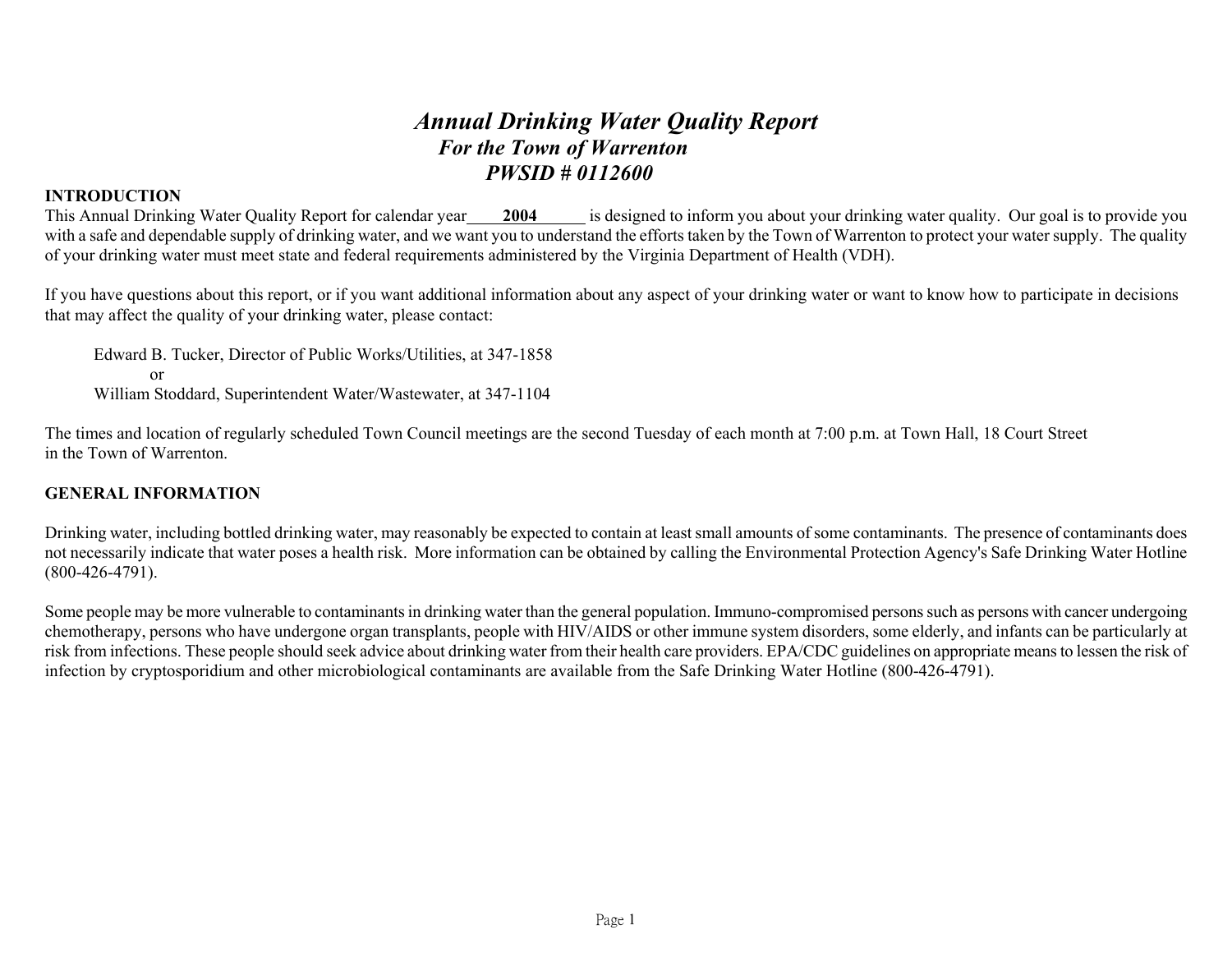The sources of drinking water (both tap water and bottled water) include rivers, lakes, streams, ponds, reservoirs, springs, and wells. As water travels over the surface of the land or through the ground, it dissolves naturally-occurring minerals and, in some cases, radioactive material, and can pick up substances resulting from the presence of animals or from human activity. Contaminants that may be present in source water include: (1) Microbial contaminants, such as viruses and bacteria, which may come from sewage treatment plants, septic systems, agricultural livestock operations, and wildlife. (2) Inorganic contaminants, such as salts and metals, which can be naturallyoccurring or result from urban stormwater runoff, industrial or domestic wastewater discharges, oil and gas production, mining, or farming. (3) Pesticides and herbicides, which may come from a variety of sources such as agriculture, urban stormwater runoff, and residential uses. (4) Organic chemical contaminants, including synthetic and volatile organic chemicals, which are byproducts of industrial processes and petroleum production, and can also come from gas stations, urban stormwater runoff, and septic systems. (5) Radioactive contaminants, which can be naturally-occurring or be the result of oil and gas production and mining activities. In order to ensure that tap water is safe to drink, EPA prescribes regulations which limit the amount of certain contaminants in water provided by public water systems. Food and Drug Administration regulations establish limits for contaminants in bottled water which must provide the same protection for public health.

# SOURCE(S) and TREATMENT OF YOUR DRINKING WATER

The sources of your drinking water are from both surface water and groundwater as described below:

Warrenton Reservoir: Located north of town with a capacity of approximately 120 million gallons.

Airlie Reservoir: Located northwest of town on the Airlie Foundation Property with approximately 183 million gallons for town use.

Well # 5: Located near Rady Park producing approximately 52,000 gallons per day.

Well # 6: Located in the Warrenton Lakes Subdivision producing approximately 20,000 gallons per day.

Your drinking water supply is treated as described below:

The water from the reservoirs is treated by the Water Filtration Plant located at 7240 Blackwell Road, Warrenton, Va. The water from the two wells does not require treatment and is sampled and monitored on a periodic basis to verify its quality.

A source water assessment of our system was conducted by the Virginia Department of Health. The Reservoirs were determined to be of high susceptibility to contamination using the criteria developed by the state in its approved Source Water Assessment Program.

Town staff is aware of the potential contamination sources identified by the Virginia Department of Health and monitor those areas to prevent and/or limit any negative impacts to the system.

The assessment report consists of maps showing the source water assessment areas, an inventory of known land use activities of concern, and documentation of any known contamination within the last 5 years. The report is available by contacting your water system representative at the phone number or address given elsewhere in this drinking water quality report.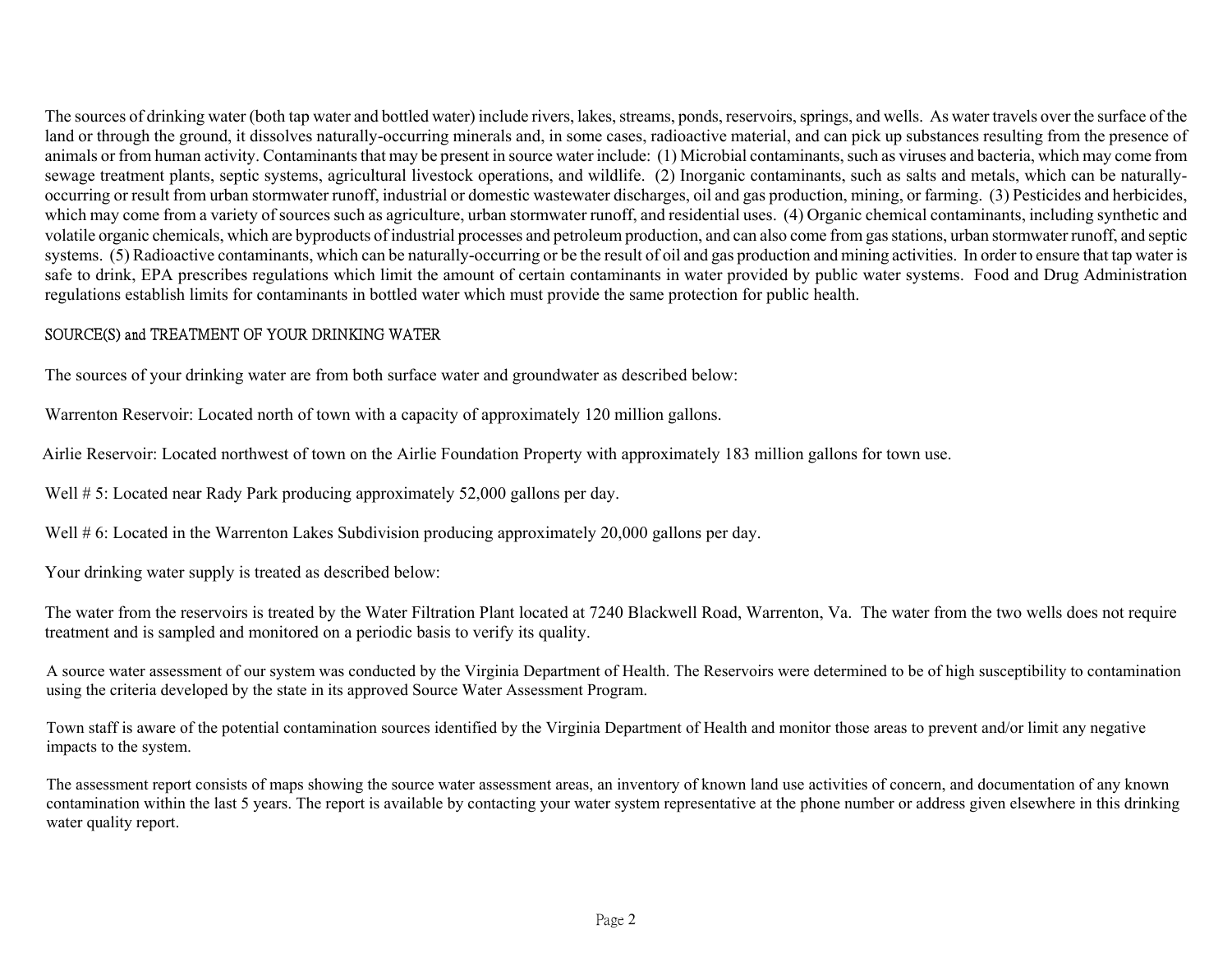#### **DEFINITIONS**

Contaminants in your drinking water are routinely monitored according to Federal and State regulations. The following table shows the results of our monitoring for the period of January  $1<sup>st</sup>$  to December  $31<sup>st</sup>$ , 2004. In the table and elsewhere in this report you will find many terms and abbreviations you might not be familiar with. The following definitions are provided to help you better understand these terms:

*Non-detects (ND) - lab analysis indicates that the contaminant is not present* 

*Parts per million (ppm) - one part per million corresponds to one minute in two years or a single penny in \$10,000.* 

*Parts per billion (ppb) - one part per billion corresponds to one minute in 2,000 years, or a single penny in \$10,000,000.* 

*Parts per trillion (ppt) - one part per trillion corresponds to one minute in 2,000,000 years, or a single penny in \$10,000,000,000.* 

*Picocuries per liter (pCi/L) - picocuries per liter is a measure of the radioactivity in water.* 

*Nephelometric Turbidity Unit (NTU)* - *nephelometric turbidity unit is a measure of the clarity, or cloudiness, of water. Turbidity in excess of 5 NTU is just noticeable to the average person. Turbidity is monitored because it is a good indicator of the effectiveness of our filtration system.* 

*Action Level (AL) - the concentration of a contaminant which, if exceeded, triggers treatment or other requirements which a water system must follow.* 

*Treatment Technique (TT) - a required process intended to reduce the level of a contaminant in drinking water.* 

*Maximum Contaminant Level, or MCL - the highest level of a contaminant that is allowed in drinking water. MCLs are set as close to the MCLGs as feasible using the best available treatment technology.* 

*Secondary Maximum Contaminant Level, or SMCL - Maximum contaminant levels may be either "primary" (PMCL), meaning based on health considerations or "secondary" (SCML) meaning based on aesthetic considerations.* 

*Maximum Contaminant Level Goal, or MCLG - the level of a contaminant in drinking water below which there is no known or expected risk to health. MCLGs allow for a margin of safety*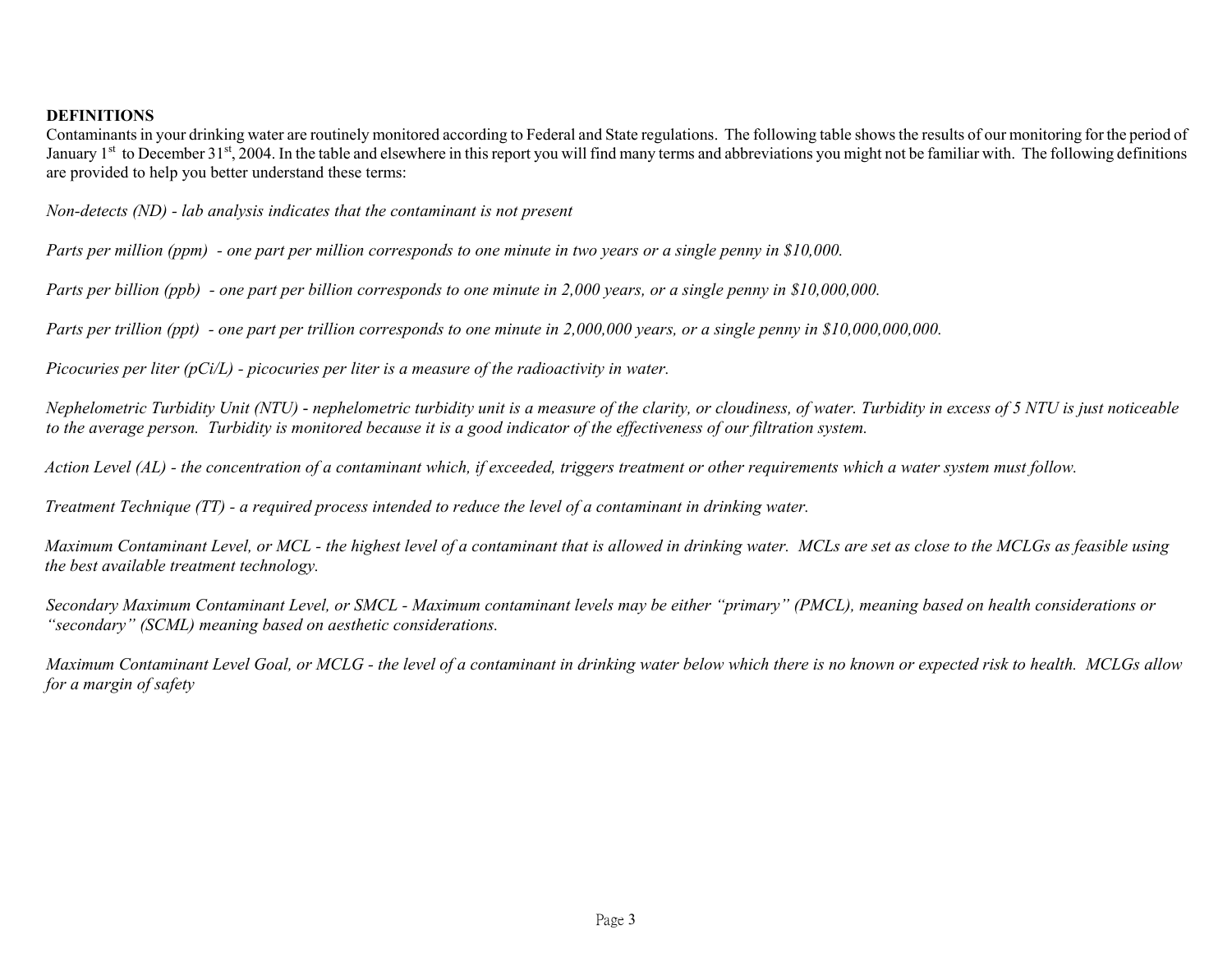## **WATER QUALITY RESULTS**

| Contaminant             | MCLG | MCL                                                                                                     | No. of Samples<br>Indicating<br>Presence of | Violation<br>(Y/N) | Sampling Year | Typical Source of Contamination       |
|-------------------------|------|---------------------------------------------------------------------------------------------------------|---------------------------------------------|--------------------|---------------|---------------------------------------|
| Total coliform bacteria |      | I positive monthly sample                                                                               | Bacteria<br>None                            | N <sub>o</sub>     | 2004          | Naturally present in the environment. |
|                         |      |                                                                                                         |                                             |                    |               |                                       |
| Fecal coliform bacteria |      | A routine sample and a repeat sample<br>are total coliform positive, and one is<br>also fecal positive. | None                                        | N <sub>o</sub>     | 2004          | Human and animal fecal waste.         |

## **I. Microbiological Contaminants** – Were there any detections? ( ) Yes, as described below. ( **X** ) No

## **II. Lead and Copper Contaminants** – Were there any detections? ( **X** ) Yes, as described below. ( ) No

| Contaminant | Units of<br>Measurement | Action<br>level | <b>MCLG</b> | Results of samples<br>for the $90th$<br>Percentile Value | Action<br>Level<br>Exceedance<br>(Y/N) | Sampling<br>Year | $\#$ of Sampling<br>Sites Exceeding<br>Action level | <b>Typical Source of Contamination</b>   |
|-------------|-------------------------|-----------------|-------------|----------------------------------------------------------|----------------------------------------|------------------|-----------------------------------------------------|------------------------------------------|
| ∟ead        | ppb                     |                 |             | ND                                                       |                                        | 2003             |                                                     | Corrosion of household plumbing systems. |
| Copper      | ppm                     |                 | ر. 1        | $0.334$ ppm                                              |                                        | 2003             |                                                     | Corrosion of household plumbing systems. |

#### **III. Turbidity –** Were there any detections? ( **X** ) Yes, as described below ( ) No.

| <i>⊇</i> ontamınant                    | reatment Technique Limits            | ∟evel detected                           | iolation (Y/N)<br>Sampling Year |      | Typic<br>Contamination<br>Source of C |
|----------------------------------------|--------------------------------------|------------------------------------------|---------------------------------|------|---------------------------------------|
| $\cdots$<br>$\mathbf{m}$<br>I urbidity | <b>NTI</b><br>maximum                | highest single measurement $=$<br>$\sim$ | N <sub>0</sub>                  | 2004 | runof<br><b>S011</b>                  |
|                                        | NTU<br>195%<br>of the<br>time<br>≥∪. | 99.1%<br>lowest monthly percentage       | N <sub>0</sub>                  | 2004 |                                       |

## **IV. Other Chemical and Radiological Contaminants** – Were there any detections? ( **X** ) Yes, as described below. ( ) No

| Contaminant                              | Units of<br>Measure<br>ment | <b>MCLG</b>          | <b>MCI</b> | Level<br>Detected | Violation<br>(Y/N) | Range of<br>Detection at<br><b>Sampling Points</b> | Sampling<br>Year | Typical Source of Contamination                                                                                                 |
|------------------------------------------|-----------------------------|----------------------|------------|-------------------|--------------------|----------------------------------------------------|------------------|---------------------------------------------------------------------------------------------------------------------------------|
| Alpha Emitters<br><b>Combined Radium</b> | pCi/L<br>pCi/L              | $\Omega$<br>$\theta$ | 15         | 0.5<br>0.7        | N<br>N             | $0.2 - 0.5$<br>$ND-0.7$                            | 2003<br>2003     | Erosion of natural deposits.<br>Erosion of natural deposits.                                                                    |
| Nitrate                                  | ppm                         | 10                   | 10         | 2.66              | N                  | $ND-2.66$                                          | 2004             | Erosion of natural deposits.                                                                                                    |
| Fluoride                                 | ppm                         | 4                    |            | 0.90              | N                  | $0.16 - 1.7$                                       | 2004             | Erosion of natural deposits; water additive<br>Which promotes strong teeth; discharge from<br>Fertilizer and aluminum factories |
| <b>Total Trihalomethanes</b>             | ppb                         | 80                   | 80         | 35                | N                  | 18-60                                              | 2004             | By-product of drinking water chlorination                                                                                       |
| Haloacetic Acids                         | ppb                         | 60                   | 60         | 13                | N                  | $8 - 22$                                           | 2004             | By-product of drinking water chlorination                                                                                       |
| <b>Total Organic Carbon</b>              | mg/L                        | TT                   | <b>TT</b>  | .36               | N                  | $1.0 - 1.81$                                       | 2004             | Naturally present in the environment                                                                                            |